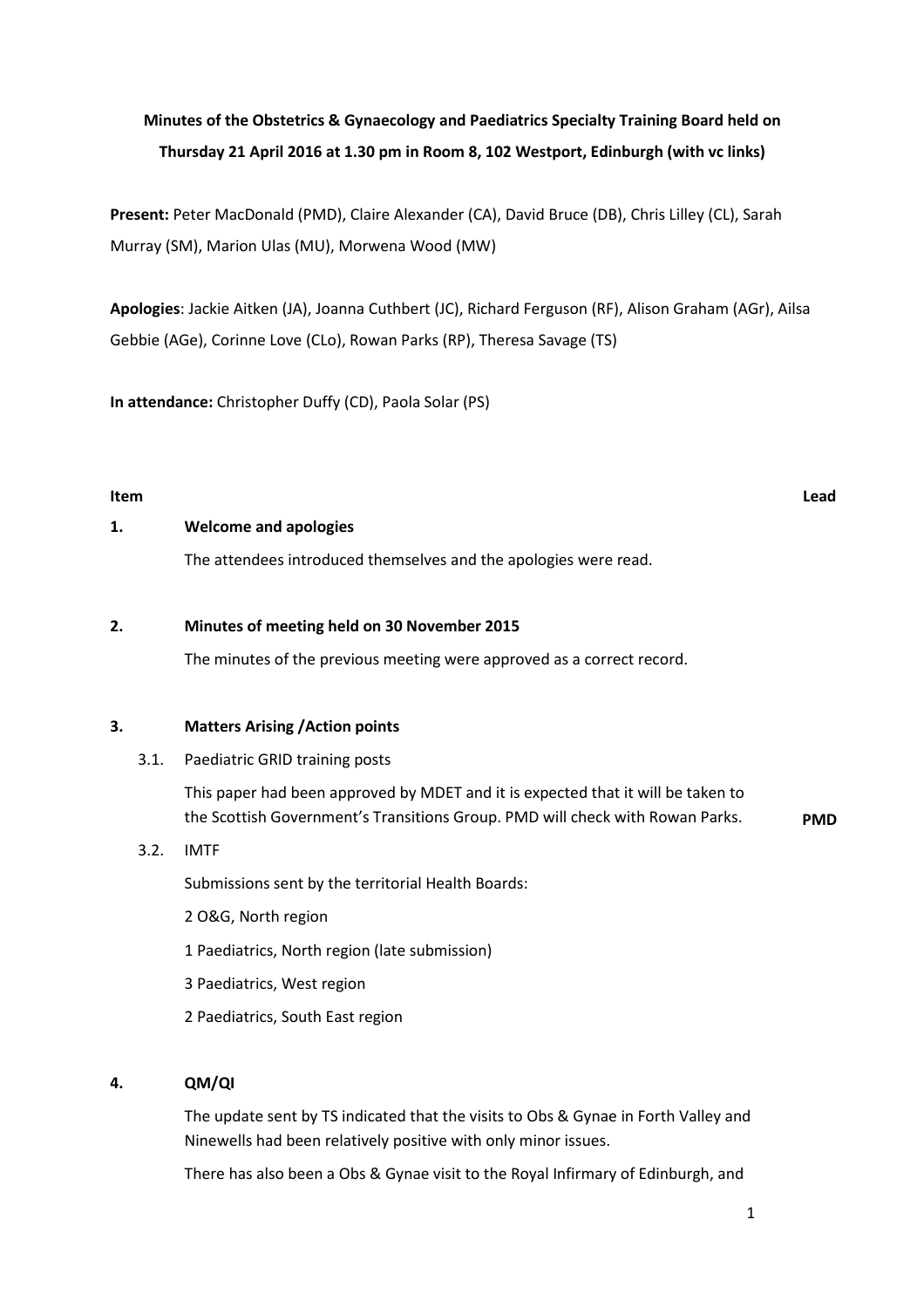Paediatrics at the Royal Alexandra Hospital for which there is no report yet. The visit to the Children's Hospital in Glasgow had been very positive – still under enhanced monitoring for Paediatric Cardiology but the rest went very well.

MU has participated in various Quality visits and highlighted her positive feedback regarding the number of trainers and trainees involved. She further pointed out that some visits had felt quite rushed and there were no refreshments for the team. These points will be fed back to the local departments as the booking of the visit is their responsibility.

PMD confirmed planned visits to Paediatrics in Raigmore and the Royal Hospital for Sick Children in Edinburgh.

### **5. Update from MDET / LDD**

DB reported from MDET discussions:

- The Management of gaps paper had been approved by the Transitions Group, which meant an increase of 78 new NTNs this year.
- MDET felt that the mid-rota cover in Paediatrics needs a different approach to find solutions, rather than increasing the number of NTNs.
- There is ongoing work trying to align the ARCP process with the Gold Guide recommendations. Trainees should know what their ARCP outcome is going to be and the ARCP itself should be a desktop exercise. Face to face ARCPs are only necessary when the expected outcome is other than 1 or 6.
- The Quality workstream has organised Lead Visitor training days, based on the feedback from the visits.
- It was confirmed that Associate PG Deans are not expected to attend visits in the same specialty and same region.
- Everything is ready for the Scottish Medical Education Conference taking place on 5 and 6 of May.

#### **6. Report from CSRH**

In AGe's absence it was noted that recruitment is still taking place for this specialty although it is unclear whether the applicants have already been in programme or they are new trainees. In the past CSRH trainees used to be very experienced ST4 O&G trainees, but this is unlikely to continue in the future.

#### **7. IRT Process / TPD involvement**

The group discussed the guidelines for the IRT process, which state that TPDs should not be involved in the process. However, the group felt that TPDs are often the ones who have the knowledge about suitability of time in a programme. TPDs could also recommend a swap between trainees with very dissimilar levels.

DB will take this to the TM team and MDET. **DB** 

2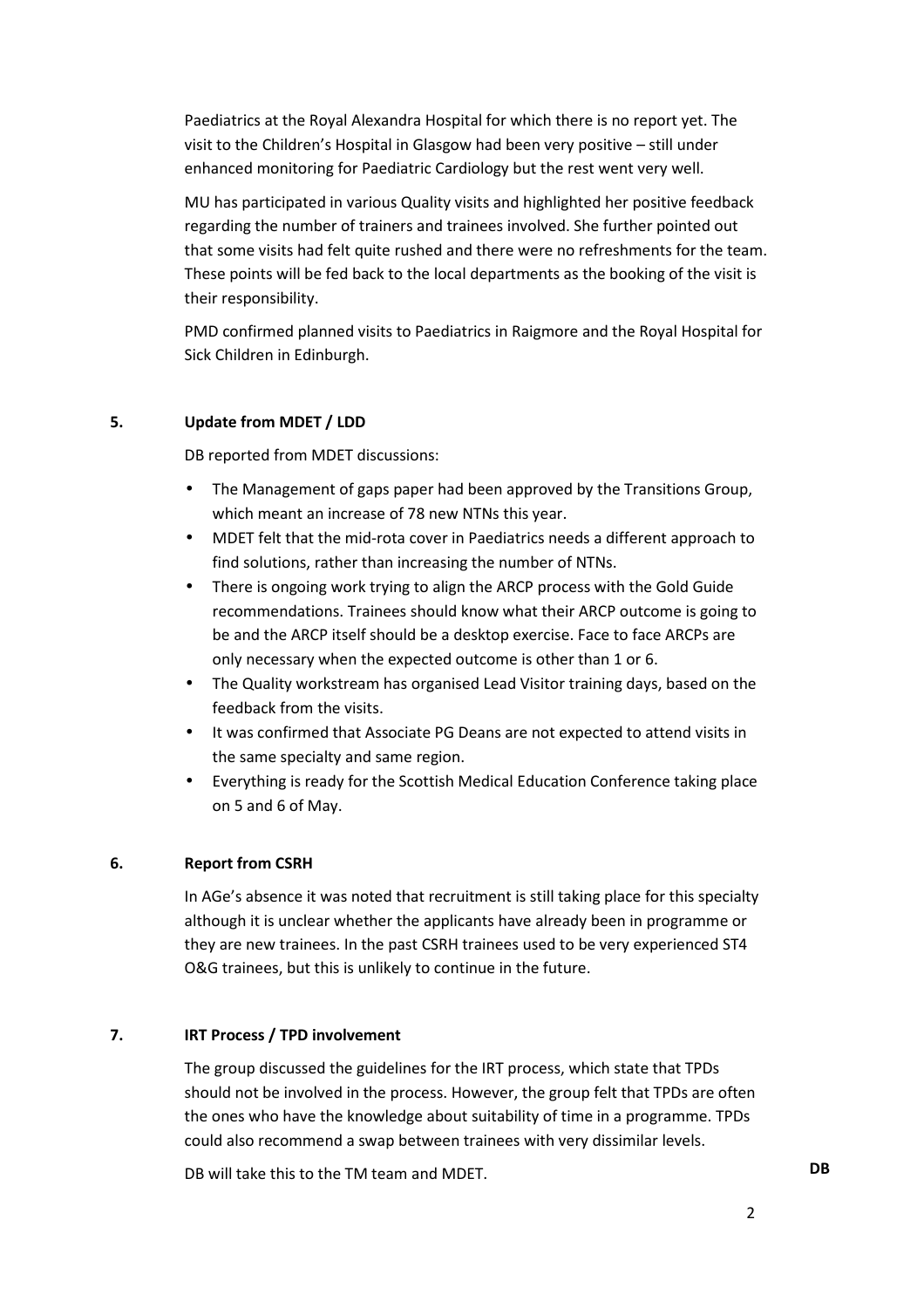# **8. Report from Obs & Gynae Subgroup**

- 8.1. Issues raised by Subgroup
	- Recruitment 100% fill at Round 1. From next year there will be a national single centre for recruitment, in Bolton, North West England. Scotland will continue to appoint ST3 LATs next year so Lanarkshire will continue to lead this process.
	- Simulation The subgroup noted that more time for Laparoscopic training was required for trainers and trainees.
	- Quality visits noted as above. Phil Owen had noted that he had received a trainee's free text comment from the GMC Survey. These comments are sent to the DME only if they are related to a patient safety concern and the comment is anonymised if the case is easily identifiable. MW will feed back to the DMEs about extracting and sharing data from the free text comments. CA will speak to Phil Owen to clarify if this case had been a patient safety issue.
	- The next O&G Subgroup meeting has been moved to 20 June.
	- There was some discussion regarding trainees within 6 months of CCT who apply for consultant posts, whilst being on maternity leave. It was clarified that CCT dates can be changed out-with ARCPs. PMD will check with Anne Dickson for clear guidance and will make sure that this is distributed to DMEs and MDs.
- 8.2. Issues raised by Trainees

SM noted that there were no issues from trainees.

O&G trainees have to fill in mandatory RCOG Trainee forms, evaluating posts. The additional data obtained could be used for the Quality work in O&G.

# **9. Report from Paediatrics Subgroup**

- 9.1. Issues raised by Subgroup
	- LTFT document MDET have now seen the document and indicated that no new NTNs will be added to the system. They feel that other, more sustainable solutions must be sought. The gaps will have to be taken on by the territorial Health Boards. There will be a shift of the majority of gaps into first-on rotas. Gaps can only be partially filled with LATs, and the rest will have to be covered by Fellows and LAS.

The Subgroup felt that the NTNs added a couple of years ago had remediated issues in middle grade this year. It was also felt that this situation will affect ST1s in 3-4 years' time as there will be a long-term effect on middle grade rotas.

The South East manages their LTFT differently, as the Service reached an agreement with trainees a few years ago, and LTFTs start at 60% and go up to 80% after 3 years.

MW suggested that NES should make clear to the territorial Health Boards that

**MW CA**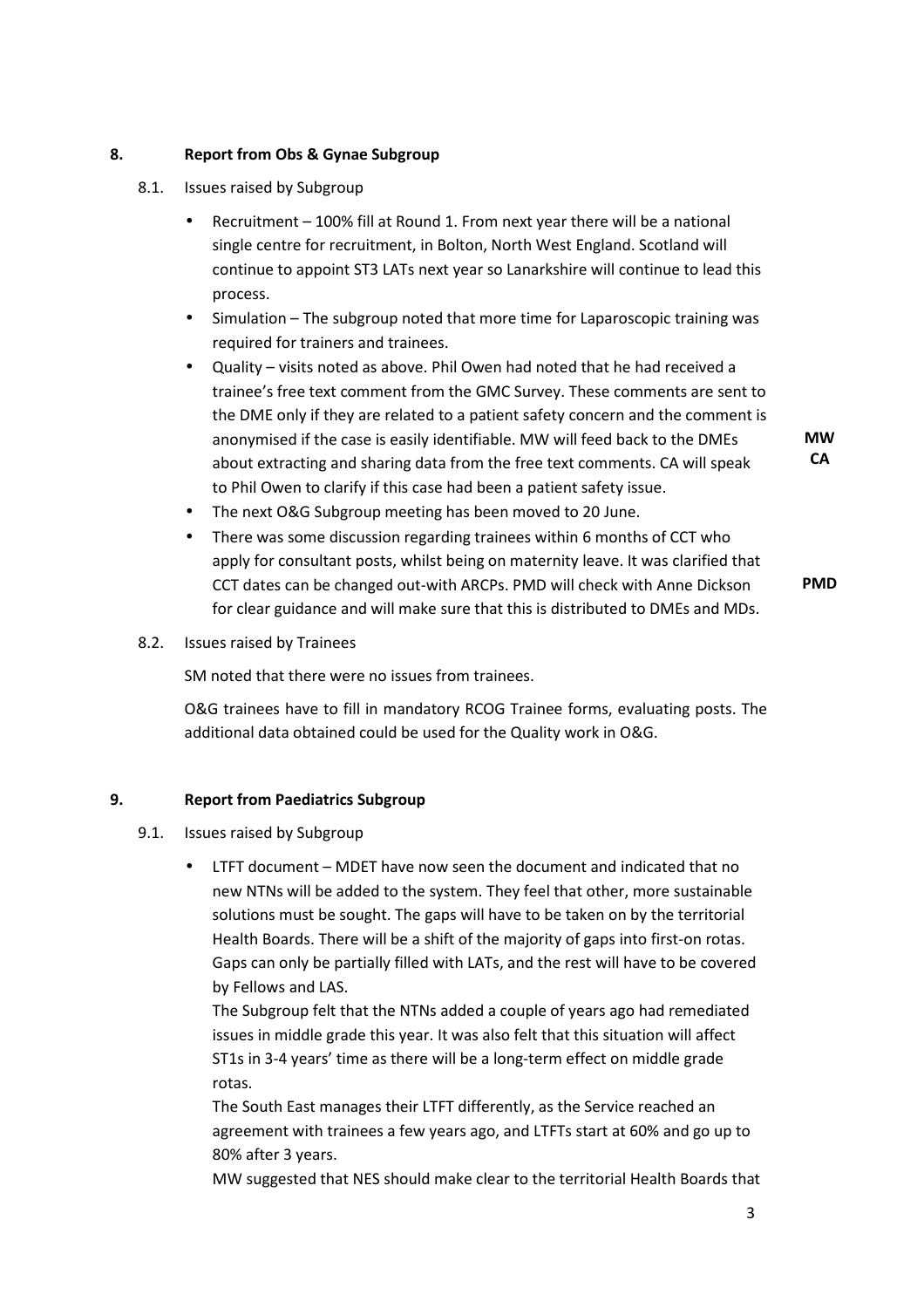the HBs will be responsible for filling the gaps as LAS. NES still provides funding for trainees even when there is no trainee in post, which are then filled with lower level LATs but still funded at mid-grade level. There was some concern expressed about how this is going to affect the attractiveness of a Paediatrics LAS or Fellow post in the future.

- Recruitment 100% fill rate on Round 1. There will be a Round 2 for first on posts and residual LAT3 and LAT4.
- College Recommended less interviewing centres, to facilitate a standardised single transferable score. Scotland recruits in a single centre so this should not affect us.
- Education opportunities for trainees not a single place to advertise these. CL is checking with the TM team if possible to email trainees with opportunities, or better to use the NES website.
- ePortfolio Awaiting guidance for trainees from the Joint Academy regarding better use of self-reflection on ePortfolio with cases involving patients. It has been confirmed that Courts can have access to ePortfolios without trainees' consent.
- ARCP outcomes The Gold Guide advises to do desktop ARCPs, and then only meet face to face trainees who have Outcomes other than 1. The West region already does this, and the other regions will implement next year. The subgroup is also coordinating TPDs attendance to ARCPs in other regions, to facilitate standardisation of outcomes.
- 9.2. Issues raised by Trainees

There were no trainees present at the Subgroup.

All regional trainee reps will be invited to attend the Subgroup on a rotational basis.

#### **10. Report from Liaison Medical Director**

There was no representative.

#### **11. Subjects for dedicated attention at future meetings**

It was agreed that the September meeting of the OGP STB will be focused on Workforce issues. PMD will invite John Colvin and one Medical Director to attend the meeting. **PMD** 

#### **12. AOCB**

• It was clarified that LTFT doctors go through their ARCPs every calendar year as this is an annual review. The appropriate progress is evaluated pro-rata.

#### **13. Meeting dates 2016**